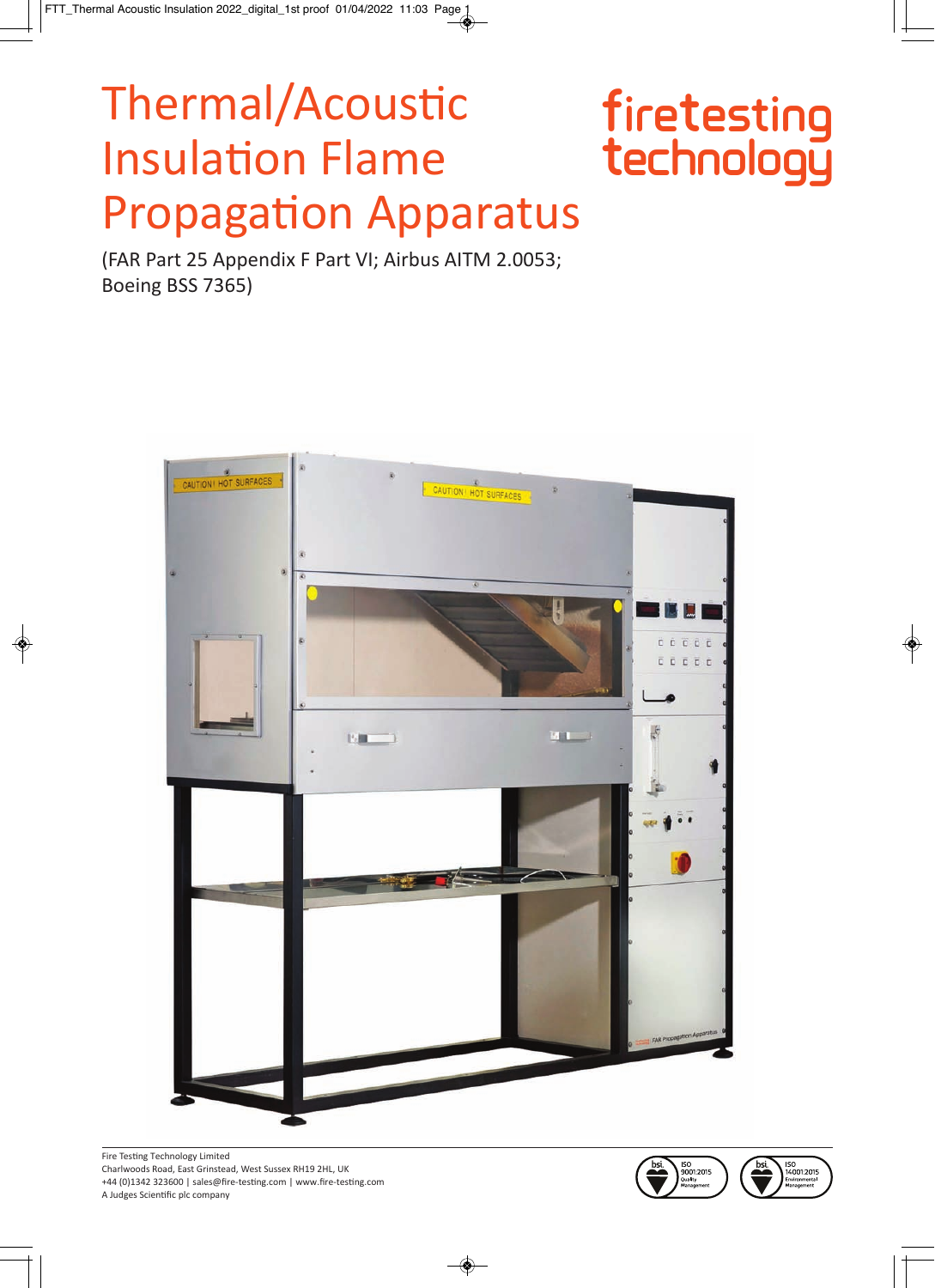This test method is used to evaluate the flammability and flame propagation characteristics of thermal/acoustic insulation when exposed to both a radiant heat source and flame in a test chamber.

The radiant heat is applied by means of an electric panel, inclined at 30°, and directed at a horizontally mounted specimen. The radiant panel generates a radiant energy flux distribution ranging from a nominal maximum of 1.0W/cm2 to a minimum of 0.1W/cm<sup>2</sup>, operating at temperatures up to 816°C. The flux is controlled with a thyristor power unit and measured with a 25.4mm cylindrical water-cooled total heat flux density, foil type Gardon Gage. The outputs from the thyristor and heat flux meter are displayed on a programmable LCD meter.

To ignite the specimen a propane venturi pilot burner with an axially asymmetric burner tip is moved back and forth from the outside of the test chamber.

The electric panel and pilot burner are located in a test chamber. The sides, ends and top of the chamber are insulated with a fibrous ceramic insulation. The front side has a high temperature, draft free observation window. Below the window is a sliding platform to enable the user to easily insert either the calorimeter holding frame or specimen holding system (retaining and securing frames).

The chamber temperature is monitored with a thermocouple and displayed on a programmable LCD meter. The test duration is

measured with a programmable electronic LCD timer.

Options include a:

- User friendly software package that automatically configures a data acquisition unit. This user interface is a Microsoft Windows based system with push button actions and standard Windows data entry fields, drop down selectors, check boxes and switches.
- Stainless steel hood to collect the smoke gases.
- Smoke measurement system

#### **Software**

Instrument supplied with software at no extra charge. Software updates provided free of charge.

| <b>TECHNICAL SPECIFICATIONS</b> |                                                |
|---------------------------------|------------------------------------------------|
| <b>Dimensions</b>               | 1.9m (W) $\times$ 1.9m (H) $\times$ 0.75m (D)  |
| Hood                            | $2.5m$ (W) $\times$ 2.0m (H) $\times$ 1.4m (D) |
|                                 |                                                |

| <b>SERVICES</b>          |                                           |
|--------------------------|-------------------------------------------|
| Water                    | 15-25°C, 2.4bar (35 psi), 200-300 me/min. |
| Electrical               | 40A supply at 230VAC                      |
| Gas                      | Commercial grade propane                  |
| <b>Extraction system</b> | $30-85m3/min$                             |